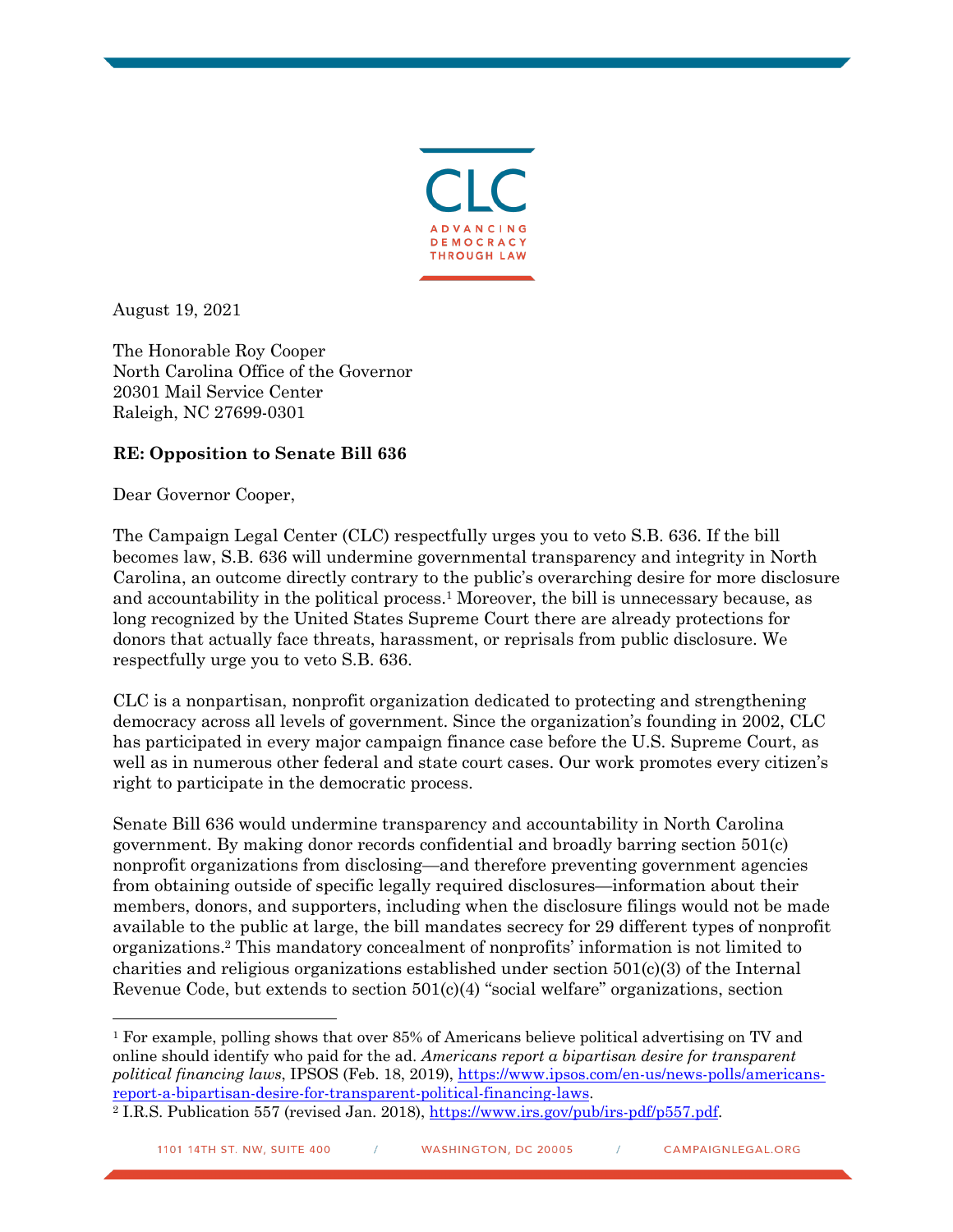501(c)(5) labor unions, and section 501(c)(6) trade associations, all of which engage in extensive amounts of political campaigning and lobbying activity. Transparency regarding the financing of these nonprofits' activities is crucial to a functioning democracy.

Even when the U.S. Supreme Court opened the door to unlimited corporate spending in federal elections in its 2010 *Citizens United* decision, a key aspect of that decision was the Justices' nearly unanimous agreement that such spending should be publicly disclosed, because "providing the electorate with information about the sources of election-related spending helps citizens "make informed choices in the political marketplace."3 Justice Kennedy thus declared that the *Citizens United* decision would establish a new federal regime "that pairs corporate campaign spending with effective disclosure."4 In affirming the First Amendment values underlying public disclosure of electoral spending, the Supreme Court recognized the public's right to receive information regarding '"those who for hire attempt to influence legislation or who collect or spend funds for that purpose."'5 Even when information regarding nonprofit activities is not made available to the public at large, properly tailored disclosure requirements allow law enforcement authorities to identify and prevent fraud and self-dealing among tax-exempt organizations, "offenses [that] cause serious social harms."6

In the years since *Citizens United* was decided, courts around the country have upheld federal and state disclosure laws in recognition that political transparency advances First Amendment principles by facilitating citizens' informed participation in the electoral process. At the same time, secretive election spending, largely through the use of nonprofit organizations, has been on the rise.7 While some states have been working to close loopholes that have allowed for the increasing role of dark money in election campaigns, S.B. 636 would codify those loopholes as enforceable law in North Carolina.

According to one North Carolina legislator, S.B. 636 ostensibly is intended to "totally protect these [donor] lists from going into the wrong hands."8 But the pursuit of this objective through a far-reaching ban on nonprofit disclosure impedes the '"First Amendment interests of individual citizens seeking to make informed choice in the political marketplace."'9 It also ignores that statutory privacy protection is unnecessary, because U.S. courts have long recognized that exemptions from disclosure rules are available where

<sup>3</sup> *Citizens United v. FEC*, 558 U.S. 310, 367 (2010).

<sup>4</sup> *Id.* at 370.

<sup>5</sup> *Id.* at 369 (quoting *United States v. Harriss*, 347 U.S. 612, 625 (1954)).

<sup>6</sup> *Americans for Prosperity Foundation v. Bonta*, 141 S. Ct. 2373, 2385-2386 (2021) (explaining that there is a substantial government interest in protecting the public by preventing wrongdoing by charitable organizations).

<sup>7</sup> *See* AUSTIN GRAHAM, CAMPAIGN LEGAL CENTER, TRANSPARENCY AND THE FIRST AMENDMENT: HOW DISCLOSURE LAWS ADVANCE THE CONSTITUTION'S PROMISE OF SELF-GOVERNMENT 8 (2018), https://campaignlegal.org/document/transparency-and-first-amendment-how-disclosure-lawsadvance-constitutions-promise-self. 8 Travis Fain, *Donor privacy bill clears Senate over 'dark money' concerns from Democrats*, WRAL

<sup>(</sup>May 11, 2021) https://www.wral.com/donor-privacy-bill-clears-senate-over-dark-money-concernsfrom-democrats/19673286/. 9 *McConnell v. FEC*, 540 U.S. 93, 197 (2003).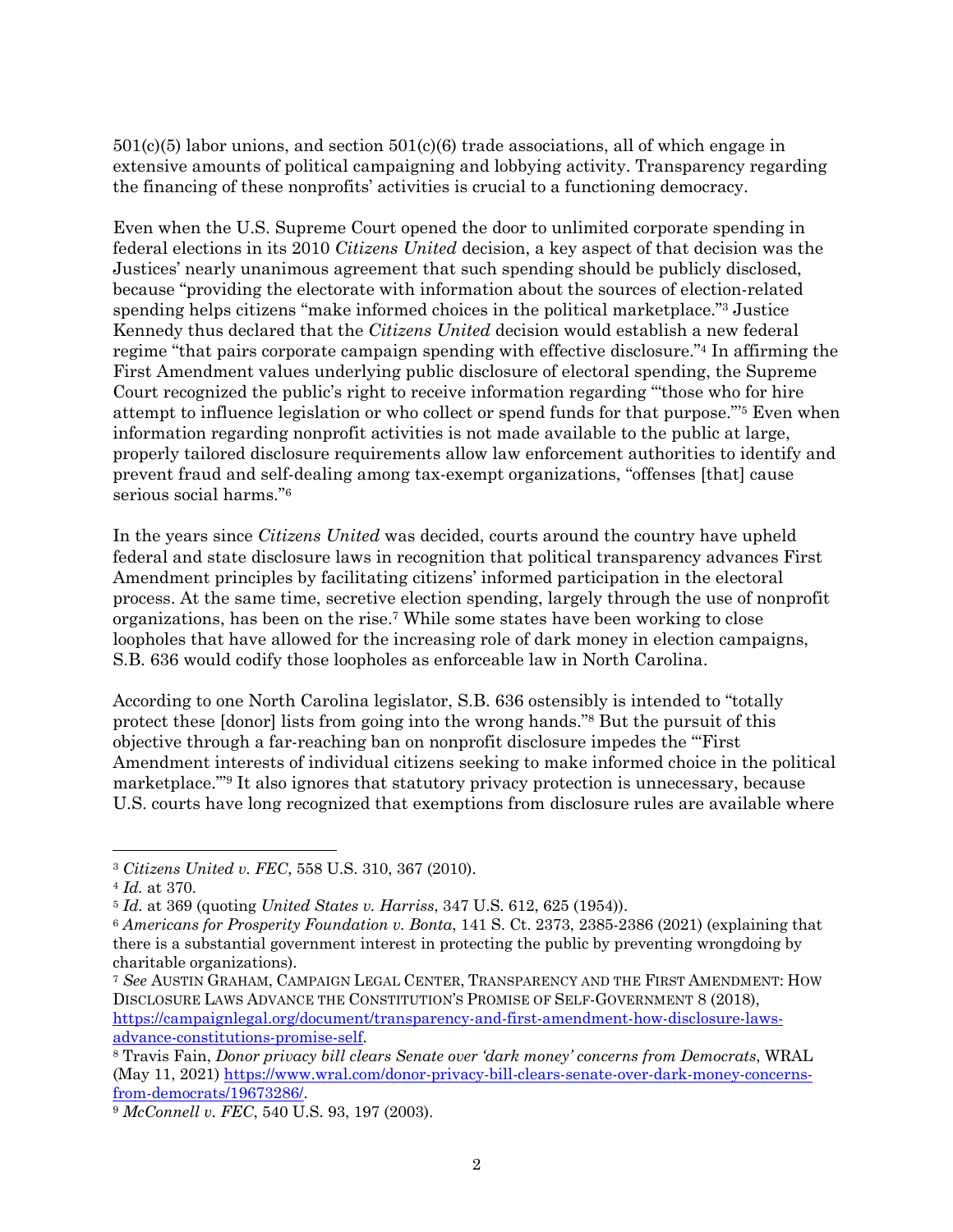there is an actual, demonstrated probability that an organization's members will face threats, harassment, or reprisals as a result of their public identification.10

We recognize that Section 4 of S.B. 636 provides that the bill's mandates "shall not apply to any disclosure of donor information" required by North Carolina campaign finance statutes. But this narrow exception does not prevent the bill from further entrenching dark money practices that already affect North Carolina elections.11 Dark money spenders use shell games to hide the original sources of money used to influence an election, passing money from one organization to the next before it gets to the ultimate spender, and 501(c) groups are the "primary source of dark money spending."12 While current law ostensibly requires disclosure by groups that spend in North Carolina elections, the law does not extend to dark money groups that are three or four or more transactions removed from the entity that directly pays for an election ad. In other words, existing law makes it easy to influence North Carolina elections in secret by funneling money intended to influence an election through one or more intermediary entities. While not barring current statutorily required disclosures, S.B. 636 stymies further disclosure of donor information from groups that hide their political spending in dark money shell games to avoid the reach of such statutorily required disclosures. That is to say, S.B. 636 will make dark money darker.

In addition to amplifying a dark money loophole for nonprofit spending in elections, S.B. 636 will make it easier for North Carolina officials to hide conflicts of interest, including when lawmakers solicit money to affiliated nonprofits from a person or entities seeking government action. North Carolina has seen its share of corruption and scandals, even in the last two years.13 In 2015, the Center for Public Integrity gave the state low grades for "weak ethics enforcement" and "poor monitoring of lobbyists."14 Senate Bill 636 includes broad prohibitions on disclosing nonprofit donors, including against government employees who may see donor information as part of their job, with potential criminal penalties for violations. These provisions would not only hinder the ability to identify possible wrongdoing involving nonprofits but would also have a chilling effect on whistleblowers.

<sup>10</sup> *See, e.g., Citizens United v. FEC*, 558 U.S. at 367 (recognizing that as-applied challenges to disclosure rules are available where a group can show a '"reasonable probability' that disclosure of its contributors' names 'will subject them to threats, harassment, or reprisals from either Government officials or private parties'") (quoting *McConnell*, 540 U.S. at 231; *Buckley v. Valeo*, 424 U.S. 1, 74 (1976) (per curiam)).

<sup>11</sup> *See, e.g.,* Travis Fain, *Dark money group targets six NC Senate races*, WRAL (July 22, 2020), https://www.wral.com/dark-money-group-targets-six-nc-senate-races/19199592/.

<sup>12</sup> Ctr. For Responsive Politics, *Follow the Shadow of Dark Money*, https://www.opensecrets.org/darkmoney/shadow-infographic (last visited May 13, 2021).

<sup>13</sup> *See e.g.,* Ames Alexander and Michael Gordon, *A shouting jury, then a verdict: Billionaire Greg Lindberg guilty of political bribery*, CHARLOTTE OBSERVER (May 5, 2020)

https://www.charlotteobserver.com/news/politics-government/article240808661.html and Will Doran, *Powerful NC lawmaker took donors' money for his own use, prosecutors say*, News & Observer (Aug. 20, 2020) https://www.newsobserver.com/news/politics-government/article245118325.html. 14 *North Carolina Gets D Grade in 2015 State Integrity Investigation*, Ctr. For Public Integrity (Nov.

<sup>12, 2015)</sup> https://publicintegrity.org/politics/state-politics/state-integrity-investigation/north-carolinagets-d-grade-in-2015-state-integrity-investigation/.